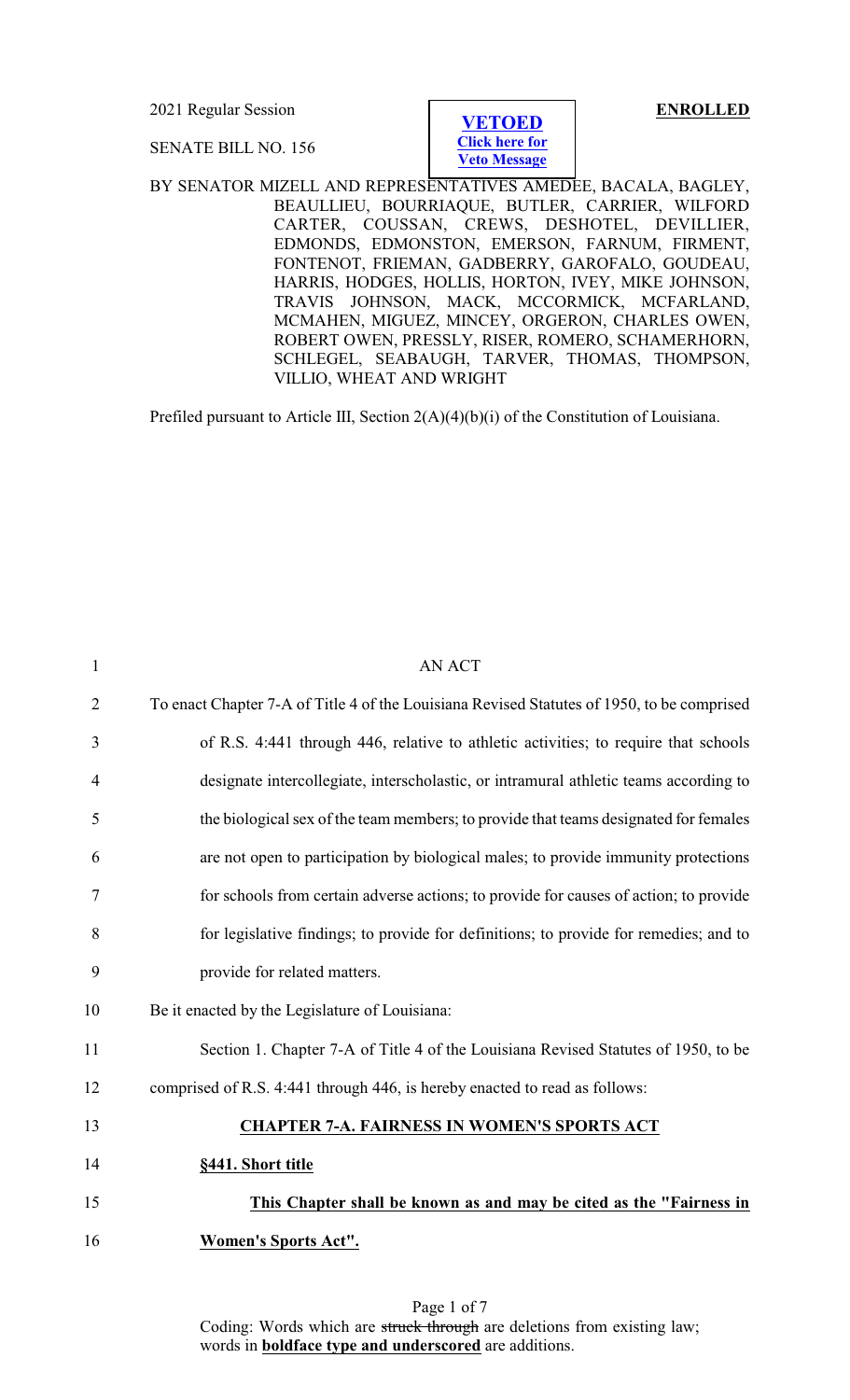| $\mathbf{1}$   | §442. Legislative findings                                                         |
|----------------|------------------------------------------------------------------------------------|
| $\overline{2}$ | The legislature finds and declares that:                                           |
| 3              | (1) Title IX of the Education Amendments Act of 1972, 20 U.S.C. §1681              |
| 4              | et seq., was designed to ensure that women are free from discrimination on the     |
| 5              | basis of sex in both education and athletics so that women would be afforded the   |
| 6              | opportunity to compete for athletic scholarships and to potentially launch their   |
| 7              | own athletic careers after they have completed their education.                    |
| 8              | (2) The United States Supreme Court has recognized that there are                  |
| 9              | "'[i]nherent differences' between men and women", and that these differences       |
| 10             | "remain cause for celebration, but not for denigration of the members of either    |
| 11             | sex or for artificial constraints on an individual's opportunity" in United States |
| 12             | v. Virginia, et al., 518 U.S. 515, 533 (1996).                                     |
| 13             | Inherent differences between men and women range from<br>(3)                       |
| 14             | chromosomal and hormonal differences to physiological differences resulting        |
| 15             | in men generally having denser and stronger bones, tendons, and ligaments,         |
| 16             | larger hearts, greater lung volume per body mass, a higher red blood cell count,   |
| 17             | and higher hemoglobin as well as higher natural levels of testosterone, which      |
| 18             | affects traits such as hemoglobin levels, body fat content, the storage and use of |
| 19             | carbohydrates, and the development of Type II muscle fibers, all of which result   |
| 20             | in men being able to generate higher speed and power during physical activity.     |
| 21             | (4) The biological differences between females and males, especially as            |
| 22             | they relate to natural levels of testosterone, explain the male and female         |
| 23             | secondary sex characteristics which develop during puberty and have lifelong       |
| 24             | effects, including those most important for success in sports; categorically, they |
| 25             | are strength, speed, and endurance generally found in greater degrees in           |
| 26             | biological males than biological females.                                          |
| 27             | (5) While classifications based on sex are generally disfavored, the               |
| 28             | United States Supreme Court has recognized that "[S]ex classifications may be      |
| 29             | used to compensate women "for particular economic disabilities [they have]         |
| 30             | suffered," Califano v. Webster, 430 U.S. 313, 320 (1977)(per curiam), to           |

Page 2 of 7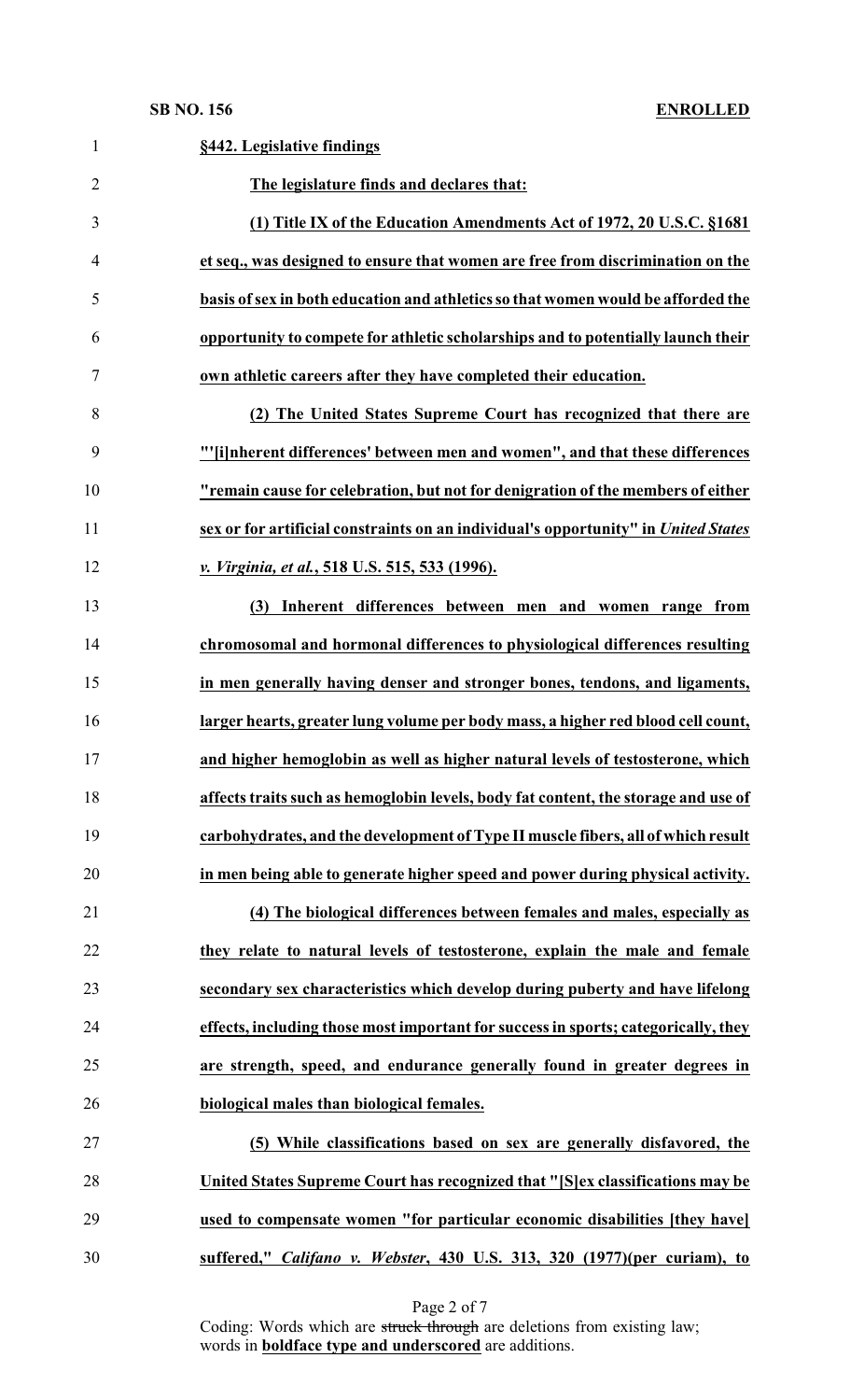### **SB NO. 156 ENROLLED**

| $\mathbf{1}$   | "promot[e] equal employment opportunity," see California Fed. Sav. & Loan           |
|----------------|-------------------------------------------------------------------------------------|
| $\overline{2}$ | Assn. v. Guerra, 479 U.S. 272, 289 (1987), to advance full development of the       |
| 3              | talent and capacities of our Nation's people" in United States v. Virginia, et al., |
| $\overline{4}$ | 518 U.S. 515, 533-534 (1996).                                                       |
| 5              | (6) In furtherance of the goals set forth in United States v. Virginia, et al.,     |
| 6              | 518 U.S. at 533-534, one area where sex classifications should allow for the "full  |
| 7              | development of the talent and capacities of our Nation's people" is in the area     |
| 8              | of sports and athletics.                                                            |
| 9              | (7) A recent study of female and male Olympic performances found that,              |
| 10             | although athletes from both sexes improved over the time span, the "gender          |
| 11             | gap" between female and male performances remained stable. These studies            |
| 12             | suggest that women's performances at a high level will never match those of         |
| 13             | men. The evidence is unequivocal that starting in puberty, in every sport except    |
| 14             | sailing, shooting, and riding, there will always be significant numbers of boys     |
| 15             | and men who would prevail over the best girls and women in head-to-head             |
| 16             | competition. Claims to the contrary are simply a denial of science.                 |
| 17             | (8) Scientific studies have established that the benefits that natural              |
| 18             | testosterone provides to male athletes is not diminished through the use of         |
| 19             | testosterone suppression. A recent study on the impact of such treatments found     |
| 20             | that, even after twelve months of testosterone suppression, the "superior           |
| 21             | anthropometric, muscle mass and strength parameters achieved by males at            |
| 22             | puberty, and underpinning a considerable portion of the male performance            |
| 23             | advantage over females, are not removed".                                           |
| 24             | (9) Having separate sex-specific teams furthers efforts to promote sex              |
|                | equality. Sex-specific teams accomplish this by providing opportunities for         |
| 25             | female athletes to demonstrate their skill, strength, and athletic abilities while  |
| 26             |                                                                                     |
| 27             | also providing them with opportunities to obtain recognition, accolades,            |
| 28             | scholarships, better physical and mental health, and the numerous other             |
| 29             | long-term benefits that flow from success in athletic endeavors.                    |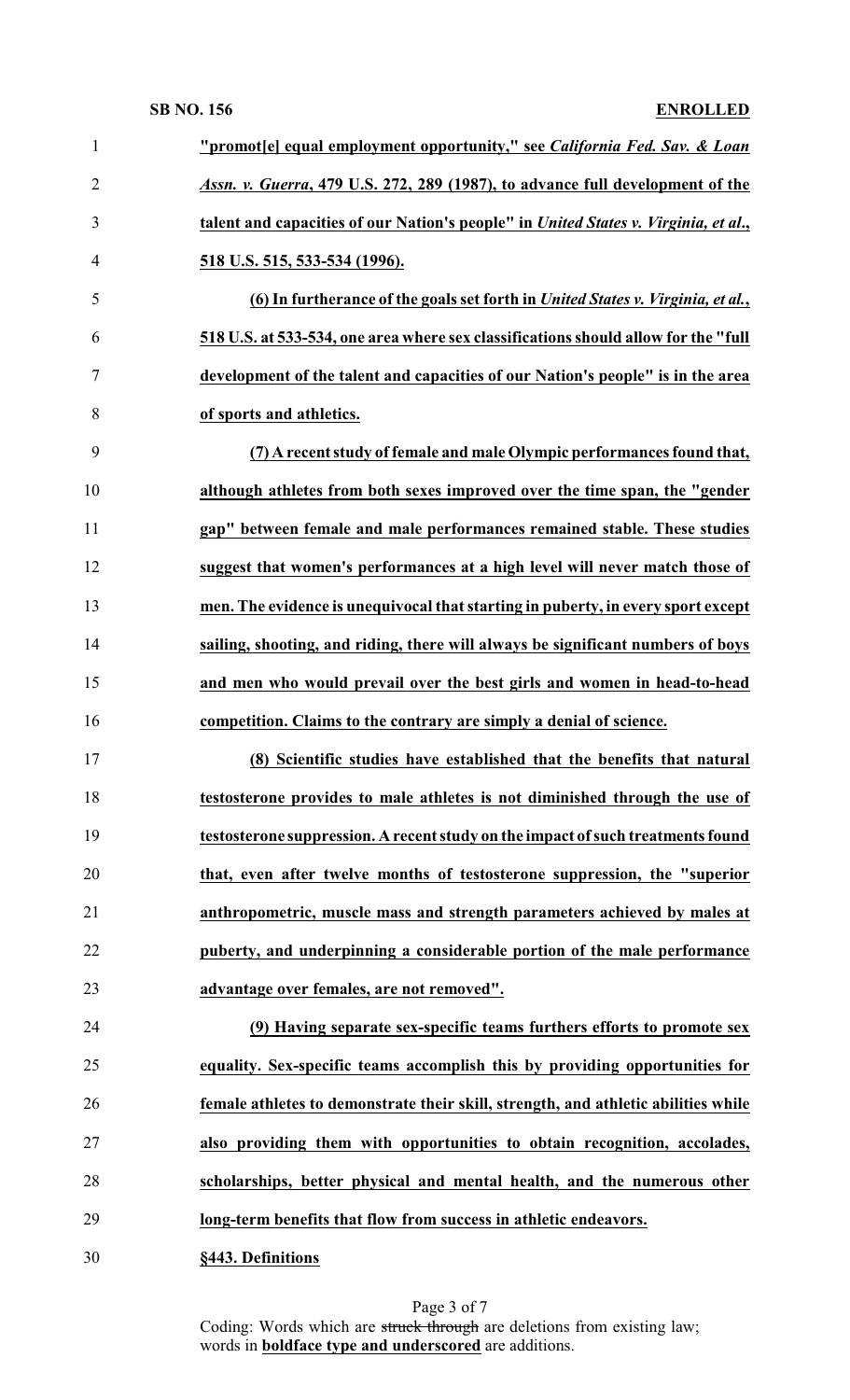| $\mathbf{1}$   | In this Chapter, unless otherwise indicated, the following definitions              |
|----------------|-------------------------------------------------------------------------------------|
| $\overline{2}$ | shall apply:                                                                        |
| 3              | (1) "Postsecondary education board member" means a person who                       |
| $\overline{4}$ | serves as a board member or officer of a postsecondary education management         |
| 5              | board.                                                                              |
| 6              | (2) "Postsecondary education management board" means a board which                  |
| 7              | governs postsecondary educational institutions, pursuant to R.S. 17:3351.           |
| 8              | (3) "Schools" means all of the following:                                           |
| 9              | (a) A public elementary or secondary school.                                        |
| 10             | (b) A nonpublic elementary or secondary school that receives state funds.           |
| 11             | (c) A public postsecondary educational institution.                                 |
| 12             | (d) A nonpublic postsecondary educational institution that receives state           |
| 13             | funds.                                                                              |
| 14             | (4) "School coach" means a person who is a coach or assistant coach,                |
| 15             | whether paid or on a volunteer basis, of a school intercollegiate, interscholastic, |
| 16             | or intramural athletic team or sporting event.                                      |
| 17             | (5) "School board" means a school board or school governing authority               |
| 18             | subject to the provisions of R.S. 17:81 or any nonpublic school governing           |
| 19             | authority.                                                                          |
| 20             | (6) "School employee" means a person who is employed by a school, a                 |
| 21             | school board, a postsecondary education management board, or any                    |
| 22             | postsecondary institution under the authority of a postsecondary education          |
| 23             | management board.                                                                   |
| 24             | (7) "School board member" means a person who serves as a board                      |
| 25             | member or officer for a school board or school governing authority subject to       |
| 26             | the provisions of R.S. 17:81 or for any nonpublic school governing authority.       |
| 27             | §444. Designation of athletic teams                                                 |
| 28             | A. Intercollegiate, interscholastic, or intramural athletic teams or                |
| 29             | sporting events that are sponsored by a school and that receive state funding       |
|                |                                                                                     |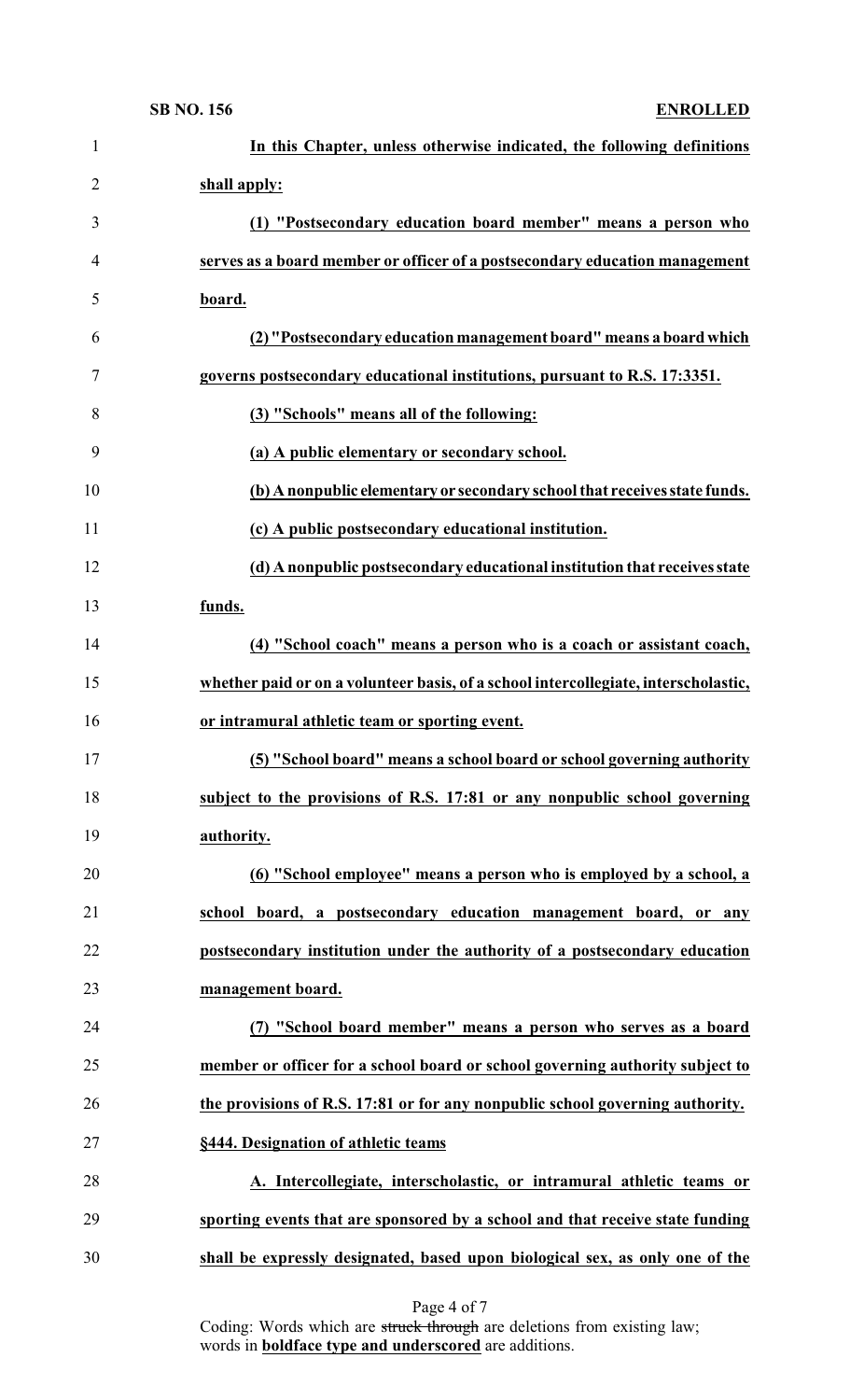| $\mathbf{1}$   | following:                                                                        |
|----------------|-----------------------------------------------------------------------------------|
| $\overline{2}$ | (1) Except as provided in Subsection C of this Section, a male, boys', or         |
| 3              | men's team or event shall be for those students who are biological males.         |
| $\overline{4}$ | (2) A female, girls', or women's team or event shall be for those students        |
| 5              | who are biological females.                                                       |
| 6              | (3) A coeducational or mixed team or event shall be open for                      |
| 7              | participation by biological females and biological males.                         |
| 8              | B. Athletic teams or sporting events designated for females, girls, or            |
| 9              | women shall not be open to students who are not biologically female.              |
| 10             | C. Nothing in this Chapter shall be construed to restrict the eligibility of      |
| 11             | any student to participate in any intercollegiate, interscholastic, or intramural |
| 12             | athletic teams or sports designated as "males", "men", or "boys", or designated   |
| 13             | as "coed", or "mixed".                                                            |
| 14             | D. Nothing in this Chapter is intended to prevent any school from                 |
| 15             | implementing or maintaining a coeducational or mixed athletic team or sporting    |
| 16             | event which is open to both biological males and biological females so long as a  |
| 17             | female, girls', or women's athletic team or sporting event is not disbanded for   |
| 18             | the purpose of creating a coeducational or mixed team or event which would        |
| 19             | thereby result to the detriment of students of the female biological sex.         |
| 20             | §445. Protection of educational institutions; limitation on liability             |
| 21             | A. No government entity, licensing or accrediting organization, or                |
| 22             | athletic association shall entertain a complaint, open an investigation, or take  |
| 23             | any other adverse action against a school, school board, or postsecondary         |
| 24             | education management board for maintaining a separate intercollegiate,            |
| 25             | interscholastic, or intramural athletic team or athletic event reserved for       |
| 26             | students of the female biological sex.                                            |
| 27             | B. No cause of action may be maintained against any school coach,                 |
| 28             | school, school board, employee of a school or school board, school board          |
| 29             | member, or postsecondary education board member who prohibits a biological        |
| 30             | male from participating in a female, girls', or women's athletic team or sporting |

Page 5 of 7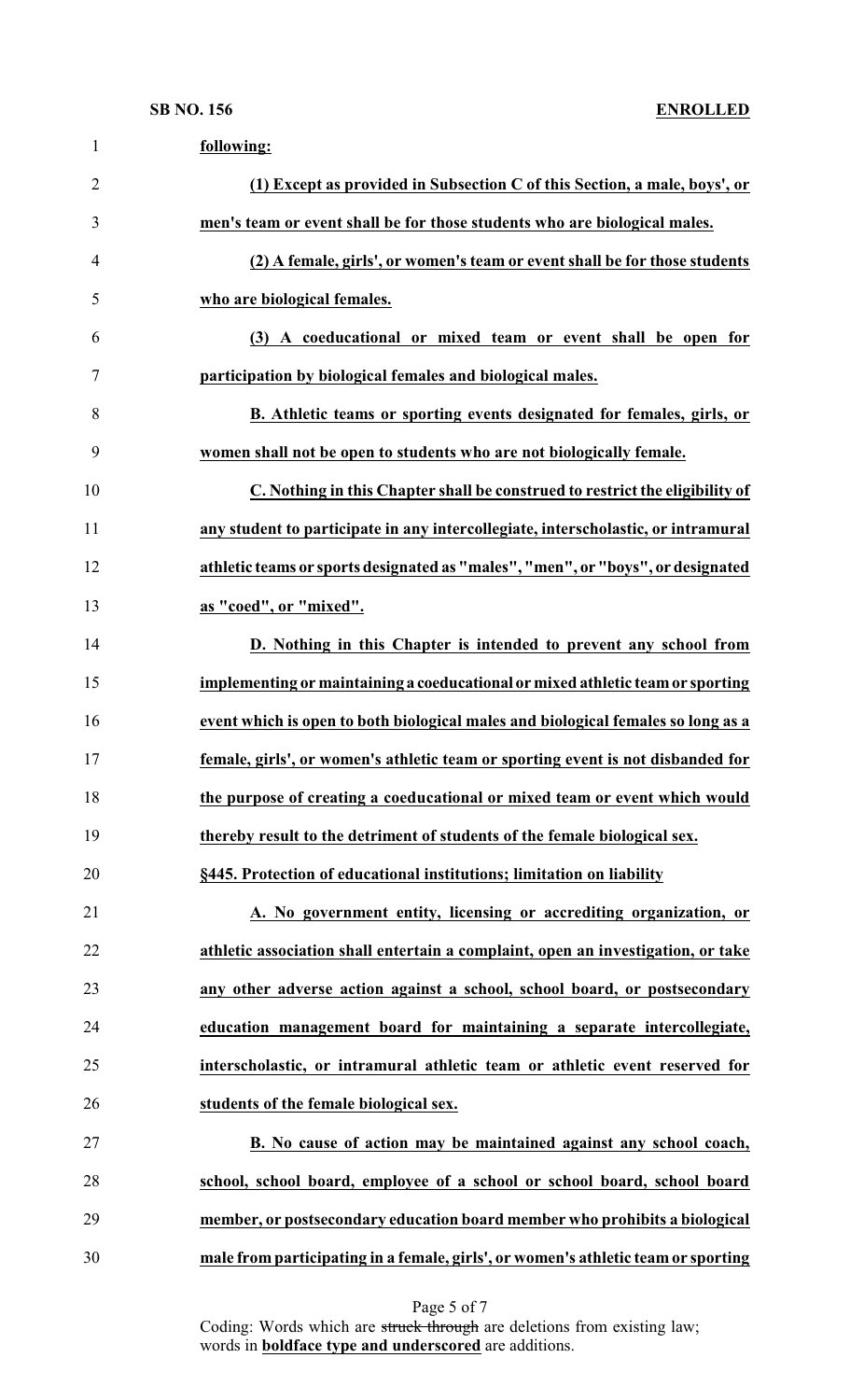**SB NO. 156 ENROLLED**

| $\mathbf{1}$   | event pursuant to the requirements of this Chapter.                                           |
|----------------|-----------------------------------------------------------------------------------------------|
| $\overline{2}$ | §446. Remedies; cause of action                                                               |
| 3              | A. A biological female student who is deprived of an athletic opportunity                     |
| 4              | or suffers or is likely to suffer from any direct or indirect harm as a result of a           |
| 5              | violation of this Chapter may assert that violation as a cause of action for                  |
| 6              | remedies provided for in Subsection D of this Section. Requiring a biological                 |
| 7              | woman to compete against a biological male on a team that is designated as a                  |
| 8              | "female", "girls"", or "women's" team is inherently discriminatory to biological              |
| 9              | women and is a cognizable harm to biological women under this Chapter.                        |
| 10             | B. A biological female student who is subjected to retaliation or other                       |
| 11             | adverse action by a school, athletic association, or other organization as a result           |
| 12             | of reporting a violation of this Chapter to an employee or representative of the              |
| 13             | school, athletic association, or to any local, state, or federal agency with                  |
| 14             | oversight of schools shall have a cause of action for remedies provided for in                |
| 15             | <b>Subsection D of this Section.</b>                                                          |
| 16             | C. A school coach, school, school board, or employee of a school or school                    |
| 17             | board, school board member, or postsecondary education board member who                       |
| 18             | suffers any direct or indirect harm for prohibiting a biological male from                    |
| 19             | participating in a female, girls', or women's athletic team or sporting event                 |
| 20             | pursuant to the requirements of this Chapter shall have a cause of action for                 |
| 21             | remedies provided for in Subsection D of this Section.                                        |
| 22             | D. Any person who brings a cause of action pursuant to this Chapter                           |
| 23             | may obtain appropriate relief, including but not limited to:                                  |
| 24             | Injunctive relief, protective order, writ of mandamus or a<br>(1)                             |
| 25             | prohibition, or declaratory relief to prevent any violation of this Chapter.                  |
| 26             | (2) Actual damages, reasonable attorney fees, and costs.                                      |
| 27             | E. All civil actions under this Chapter must be initiated within two years                    |
| 28             | from the date that the harm occurred.                                                         |
| 29             | Section 2. If any provision or item of this Act, or the application thereof, is held          |
| 30             | invalid, such invalidity shall not affect other provisions, items, or applications of the Act |

| Page 6 of 7 |  |  |  |
|-------------|--|--|--|
|-------------|--|--|--|